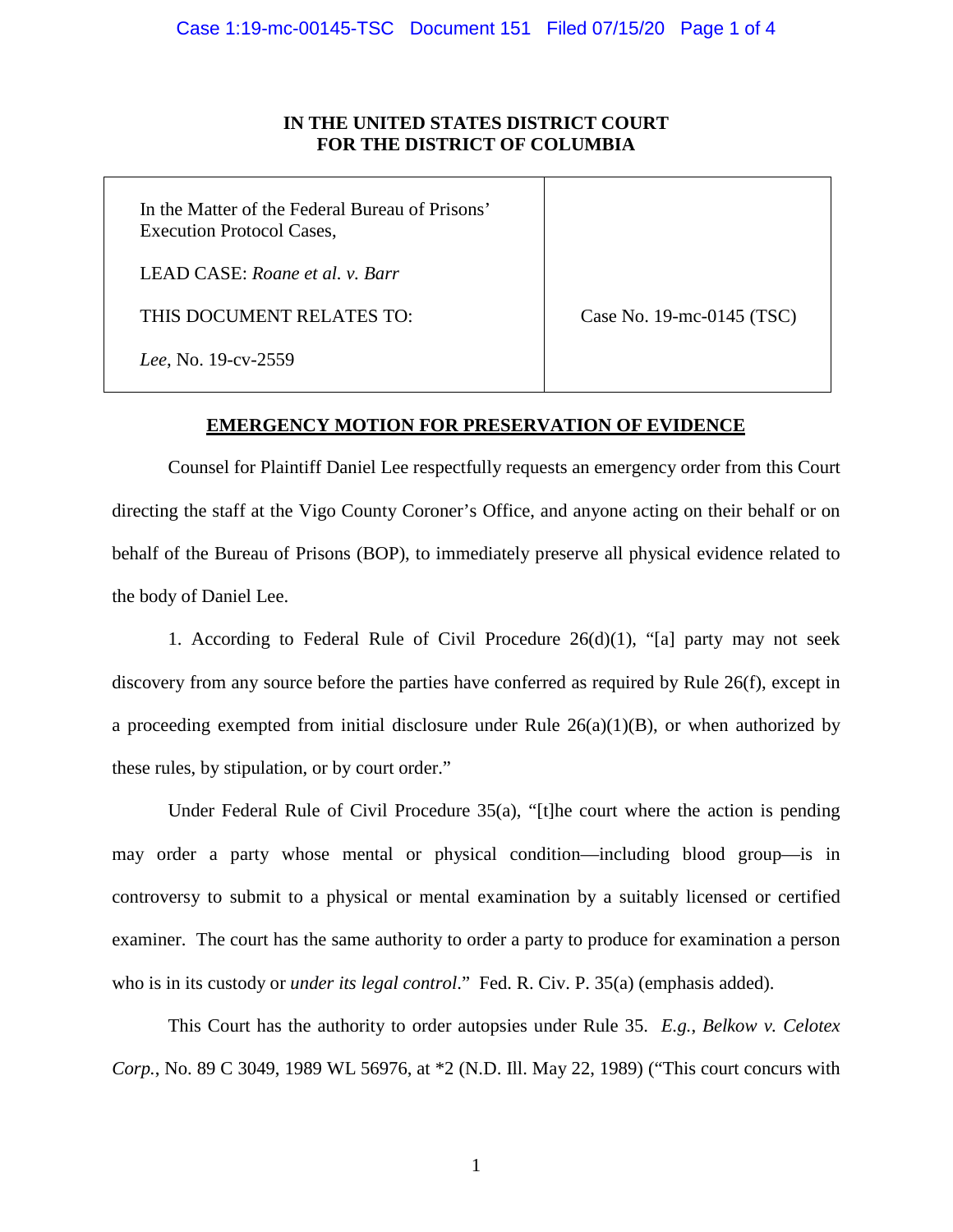#### Case 1:19-mc-00145-TSC Document 151 Filed 07/15/20 Page 2 of 4

the analysis set forth in *In re Certain Asbestos Cases,* 112 F.R.D. 427, 432–433 (N.D. Tex. 1986), that upon proper showing Rule 35(a) permits the court to order an autopsy."); Order at 2, *McGehee v. Hutchinson*, No. 17-cv-179 (E.D. Ark. April 28, 2017). Such an order "may be made only on motion for good cause and on notice to all parties and the person to be examined," and "must specify the time, place, manner, conditions, and scope of the examination, as well as the person or persons who will perform it." Fed. R. Civ. P.  $35(a)(2)$ .

2. Pursuant to that authority, counsel requests that this Court order the Vigo County Coroner to do the following, if the Coroner conducts an autopsy of Lee's body: Collect evidence related to pulmonary edema and issues inserting Lee's intravenous line, including that the Coroner or Medical Examiner:

- weigh the lungs;
- perform a thorough examination and documentation of any fluid present in the large or small airways, or mouth or nose;
- $\bullet$  identify the IV site(s), note if the catheter was placed intravascularly, and note any extravasation of fluid around the IV;
- note any signs of multiple IV attempts.

Counsel respectfully requests that the Coroner or Medical Examiner be directed to do so before 12:00 p.m. July 16, 2020. *See* AR1026 ("[t]he Warden will contact the Vigo County Coroner to coordinate the Coroner's Role" and "custody of the body of the executed individual" shall be transferred "from the Warden to the Vigo County Coroner"), 1042 ("[t]he body will be removed by the Vigo County Coroner"). The Coroner should also be directed to preserve tissues from the brain, liver, and muscle from a location other than from the leg or arm where the IV was set.

3. Good cause exists for that order. Upon information and belief, Daniel Lee remained strapped to the gurney with his IV lines in place for over four hours prior to his execution. Media accounts of his death report that Lee "remained strapped to the gurney for about four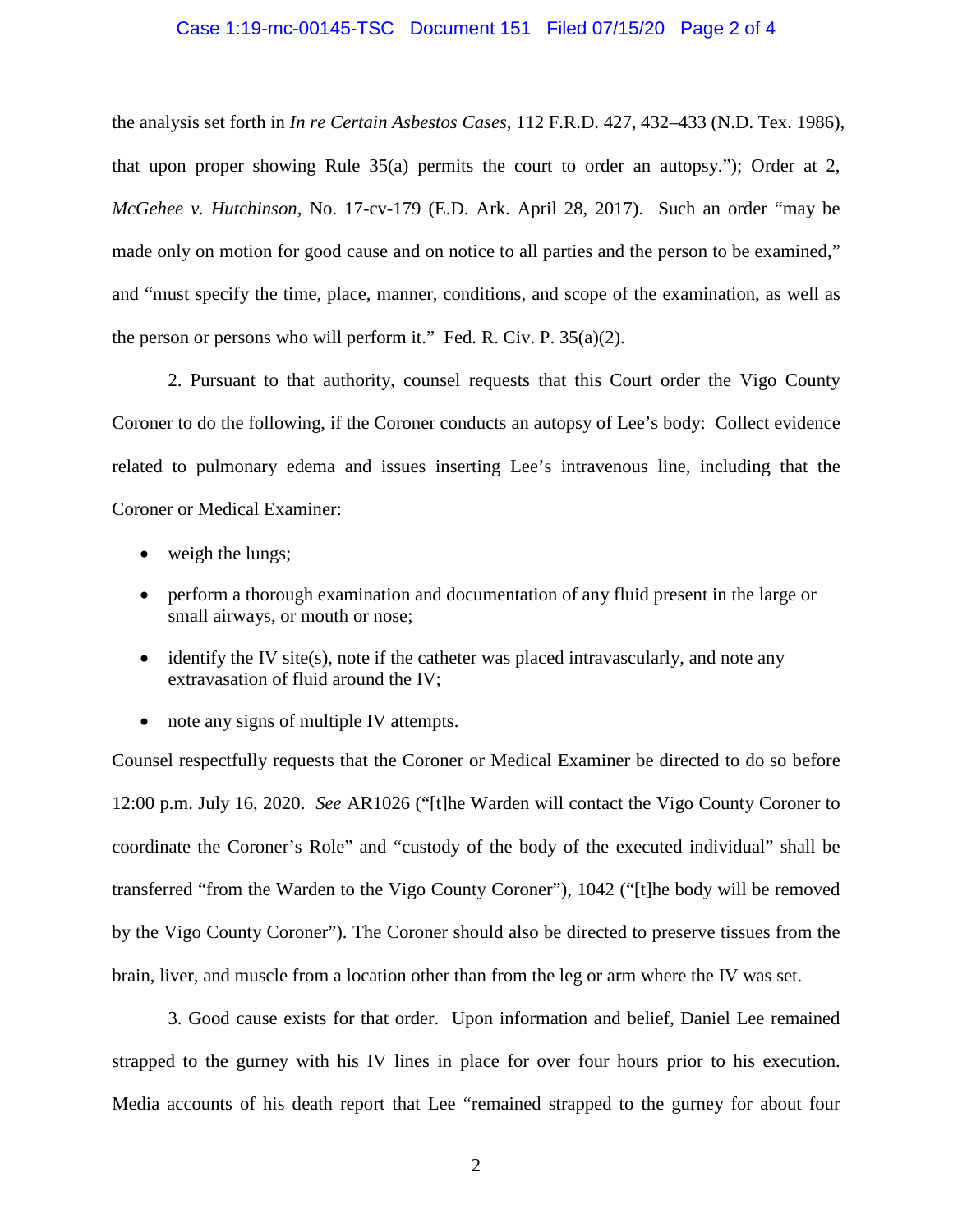### Case 1:19-mc-00145-TSC Document 151 Filed 07/15/20 Page 3 of 4

hours" prior to his death. Tim Evans & Holly V. Hays, *'You're killing an innocent man': Daniel Lewis Lee executed in Terre Haute federal prison*, IndyStar (July 14, 2020), https://bit.ly/3gQYeNA. After the drug was administered, Lee "mumbled to himself" and "his chest continued to rise and fall." Elisha Fieldstadt & The Associated Press, *First federal execution in 17 years carried out in Indiana after Supreme Court cleared way*, NBC News (July 14, 2020), https://nbcnews.to/3ftqC81. Lee's "lips moved like he was blowing bubbles, but nothing came out." Evans & Hays, *supra*. He also "continued to move his hands and feet periodically" and, at one point, "raised his head and looked around." Lisa Trigg, *U.S. executes Daniel Lewis Lee, at Terre Haute prison, first in 17 years*, Tribune-Star (July 14, 2020), https://bit.ly/3ewYsaW. As one witness explained, he "seemed to hang onto life for a few minutes." Time Evans, Twitter.com (July 14, 2020), https://bit.ly/30bVyU2. Other media outlets have likewise reported that "[a]s the drug was being administered, Lee raised his head to look around, and his breathing appeared to become labored." Jonathan Allen & Sarah N. Lynch, *U.S. carries out first execution in 17 years after overnight Supreme Court ruling*, Reuters (July 14, 2020, 8:59am), https://reut.rs/2C2Mf0N. Soon after, "his lips turned blue and his fingers became ashy." *Id.*

Although more information is not yet available, these and other reports suggest that Lee may have experienced flash pulmonary edema or other complications associated with his execution.

Dr. Van Norman, an expert for Plaintiffs, has explained that these samples will be highly relevant to the issues presented in this action; namely, determining whether Lee suffered flash pulmonary edema while sensate and alive. Dr. Van Norman has previously relied on autopsy results in evaluating the likelihood that an inmate would experience flash pulmonary edema after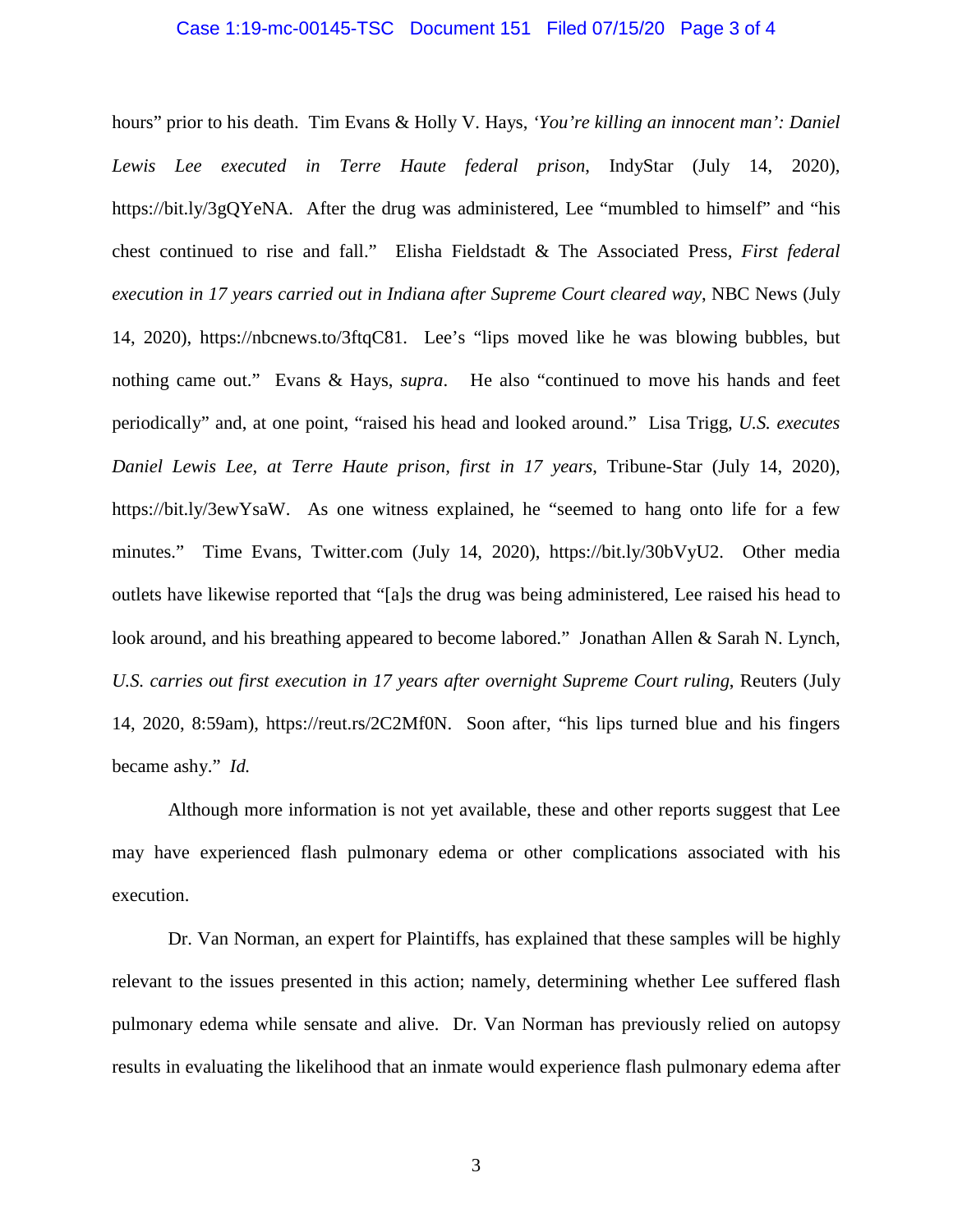### Case 1:19-mc-00145-TSC Document 151 Filed 07/15/20 Page 4 of 4

being executed with a single-drug pentobarbital protocol. *See* ECF # 24, App. III. These issues can be exacerbated by improper placement of the intravenous line, among other things. *Id.* at 53.

4. This emergency motion is not meant to encompass all preservation requests that should be made; it should supplement the Medical Examiner's normal practice. Plaintiffs may need to supplement this request at a later time.

Because time is of the essence of this motion the movant asks that this Court foreshorten the response time of the Defendants and rule on this motion with haste.

### **CONCLUSION**

For the foregoing reasons, the Court should immediately issue an emergency order for preservation of evidence.

Dated: July 15, 2020 */s/ Pieter Van Tol*

Pieter Van Tol (admitted *pro hac vice*) Hogan Lovells US LLP 390 Madison Avenue New York, NY 10017 (212) 918-3000 (212) 918-3100 (fax) pieter.vantol@hoganlovells.com

David S. Victorson (Bar No. 1027025) Kathryn Marshall Ali (Bar No. 994633) Danielle Stempel\* (admitted *pro hac vice*) Hogan Lovells US LLP 555 13th Street NW Washington, DC 20004 (202) 637-5600 (202) 637-5910 (fax) david.victorson@hoganlovells.com kathryn.ali@hoganlovells.com danielle.stempel@hoganlovells.com

*\* Admitted only in Maryland; practice supervised by principals admitted in D.C.* 

*Counsel for Plaintiff Daniel Lewis Lee*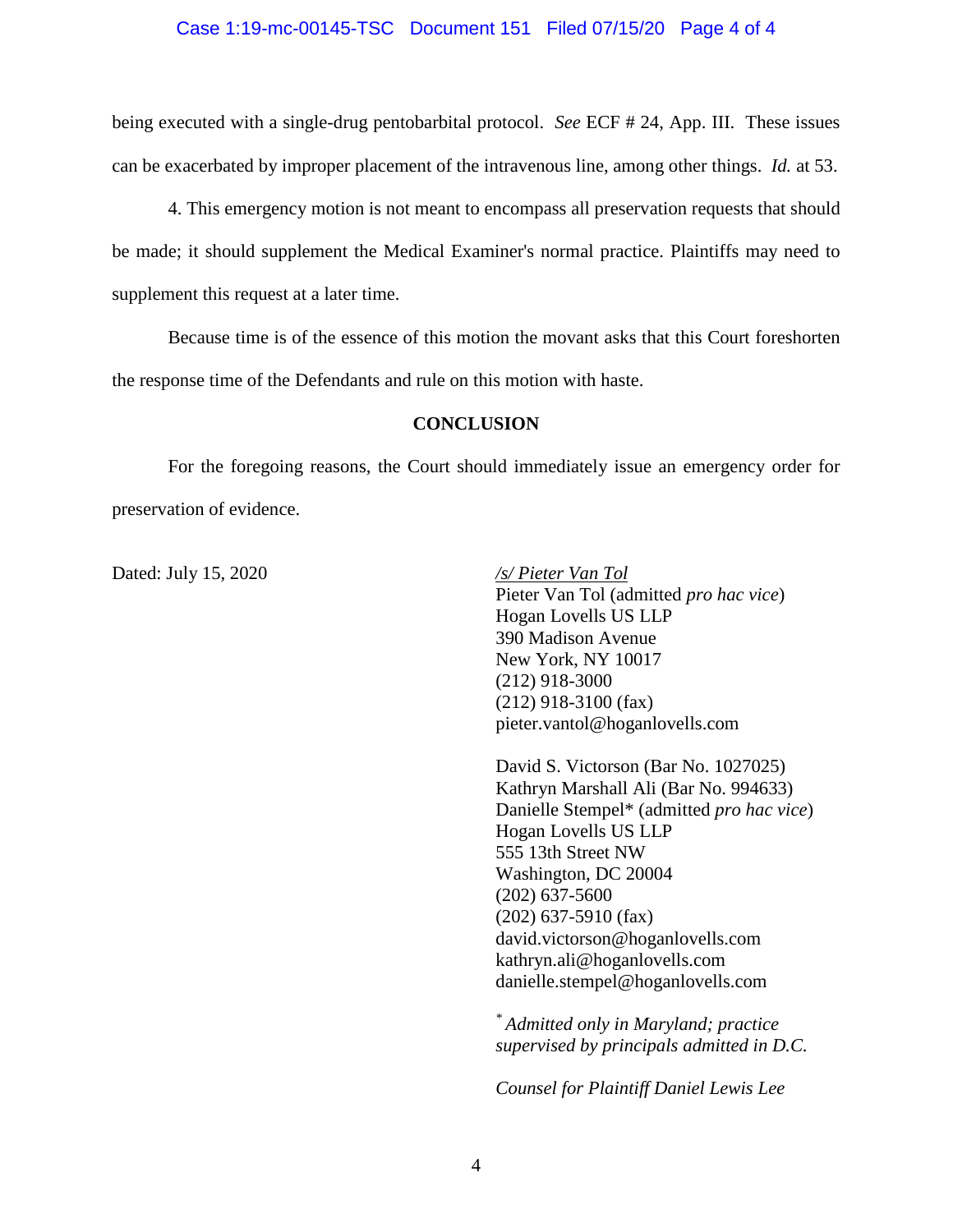## **CERTIFICATE OF SERVICE**

I hereby certify that on July 15, 2020, I caused a true and correct copy of foregoing to be

served on all counsel of record via the Court's CM/ECF system. Pursuant to this Court's August

20, 2019 Order, below is a list of all counsel of record. The names marked with an asterisk (\*)

have no email provided on the docket or are no longer with the identified firms.

Alan Burch U.S. Attorney's Office for the District of Columbia (202) 252-2550 Email: alan.burch@usdoj.gov

Peter S. Smith United States Attorney's Office Appellate Division (202) 252-6769 Email: peter.smith@usdoj.gov

Ethan P. Davis Civil Division, U.S. Department of Justice (202) 514-7830 Email: Ethan.P.Davis@usdoj.gov

Robert J. Erickson US Department of Justice (202) 514-2841 Email: Robert.erickson@usdoj.gov

Joshua Christopher Toll KING & SPALDING LLP (202) 737-8616 Email: jtoll@kslaw.com

Charles Anthony Zdebski ECKERT SEAMANS CHERIN & MELLOTT, LLC (202) 659-6605 Email: czdebski@eckertseamans.com

Gerald Wesley King, Jr. FEDERAL DEFENDER PROGRAM, INC. (404) 688-7530 Email: gerald\_king@fd.org

Paul R. Perkins Civil Division, Department of Justice (202) 514-5090 Email: Paul.R.Perkins@usdoj.gov

Jonathan Kossak Civil Division, Department of Justice (202) 305-0612 Email: Jonathan.kossak@usdoj.gov

Denise M. Clark U.S. Attorney's Office for the District of Columbia (202) 252-6605 Email: Denise.Clark@usdoj.gov

Jean Lin Civil Division, Department of Justice (202) 514-3716 Jean.lin@usdoj.gov

Cristen Cori Handley Civil Division, Department of Justice (202) 305-2677 Cristen.Handley@usdoj.gov

Paul F. Enzinna ELLERMAN ENZINNA PLLC (202) 753-5553 Email: penzinna@ellermanenzinna.com

Brandon David Almond TROUTMAN SANDERS LLP (202) 274-2864 Email: brandon.almond@troutmansanders.com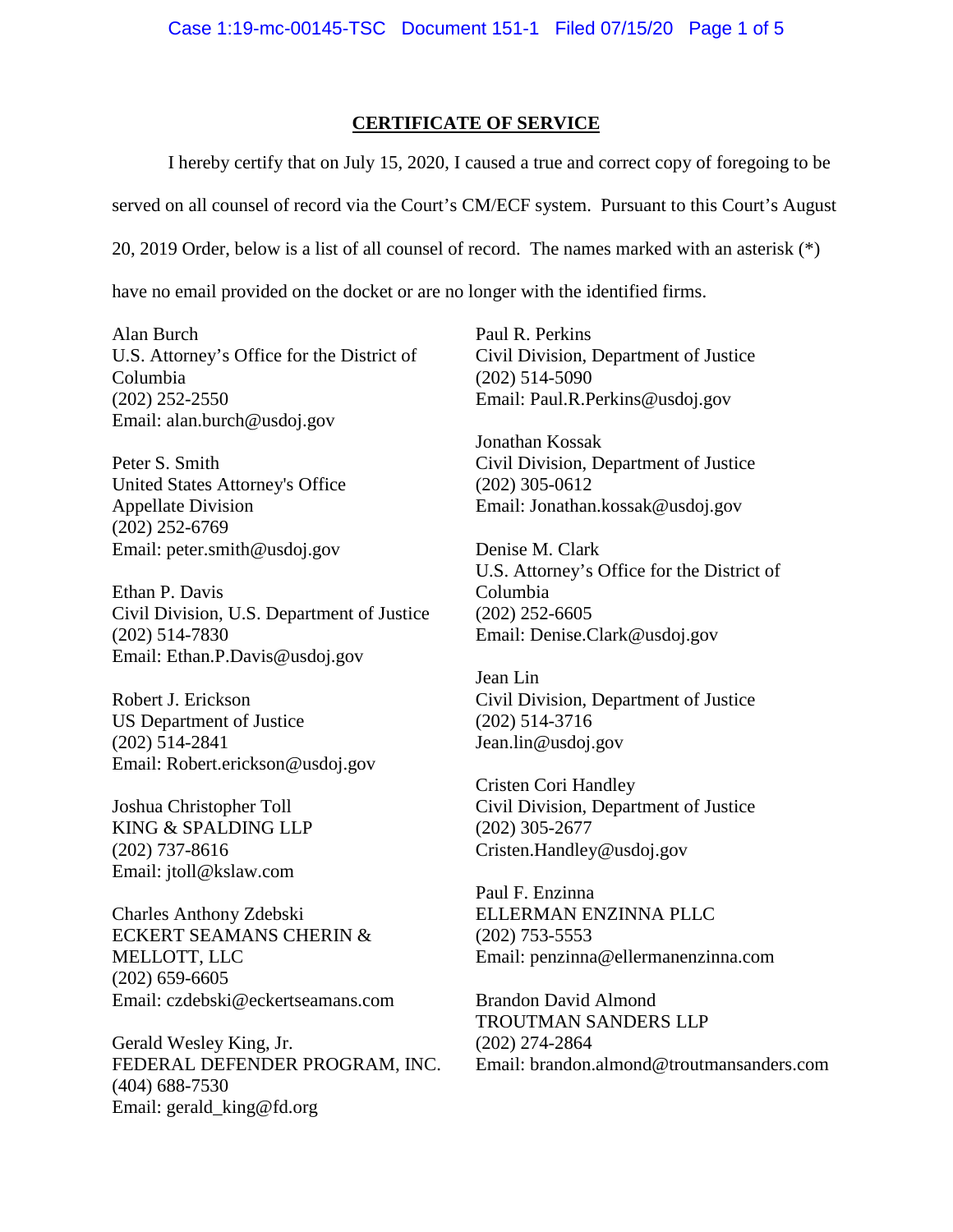Charles Fredrick Walker SKADDEN, ARPS, SLATE, MEAGHER & FLOM LLP (202) 371-7000 Email: Charles.Walker@skadden.com

Celeste Bacchi OFFICE OF THE PUBLIC DEFENDER Capital Habeas Unit (213) 894-1887 Email: celeste\_bacchi@fd.org

Jonathan Charles Aminoff FEDERAL PUBLIC DEFENDER, CENTRAL DISTRICT OF CALIFORNIA (213) 894-5374 Email: jonathan\_aminoff@fd.org

Billy H. Nolas FEDERAL COMMUNITY DEFENDER OFFICE FOR THE EDPA (215) 928-0520 Email: Billy\_Nolas@fd.org

\*Jeanne Vosberg Sourgens VINSON & ELKINS LLP (202) 639-6633

William E. Lawler, III VINSON & ELKINS LLP (202) 639-6676 Email: wlawler@velaw.com

Evan D. Miller VINSON & ELKINS LLP (202) 639-6605 Email: EMiller@velaw.com

Margaret O'Donnell (502) 320-1837 Email: mod@dcr.net

Abigail Bortnick KING & SPALDING LLP (202) 626-5502 Email: abortnick@kslaw.com Donald P. Salzman SKADDEN, ARPS, SLATE, MEAGHER & FLOM LLP (202) 371-7983 Email: Donald.salzman@skadden.com

Steven M. Albertson SKADDEN, ARPS, SLATE, MEAGHER & FLOM LLP (202) 371-7112 Email: Steven.Albertson@skadden.com

Craig Anthony Harbaugh FEDERAL PUBLIC DEFENDER, CENTRAL DISTRICT OF CALIFORNIA (213) 894-7865 Email: craig\_harbaugh@fd.org

Alexander Louis Kursman OFFICE OF THE FEDERAL COMMUNITY DEFENDER/EDPA (215) 928-0520 Email: Alex\_Kursman@fd.org

Kathryn B. Codd VINSON & ELKINS LLP (202) 639-6536 Email: kcodd@velaw.com

Robert E. Waters VINSON & ELKINS, L.L.P.(202) 737-0500 Email: rwaters@velaw.com

Yousri H. Omar VINSON & ELKINS LLP (202) 639-6500 Email: yomar@velaw.com

\*William E. Hoffman, Jr. KING & SPALDING LLP (404) 572-3383

Mark Joseph Hulkower STEPTOE & JOHNSON LLP (202) 429-6221 Email: mhulkower@steptoe.com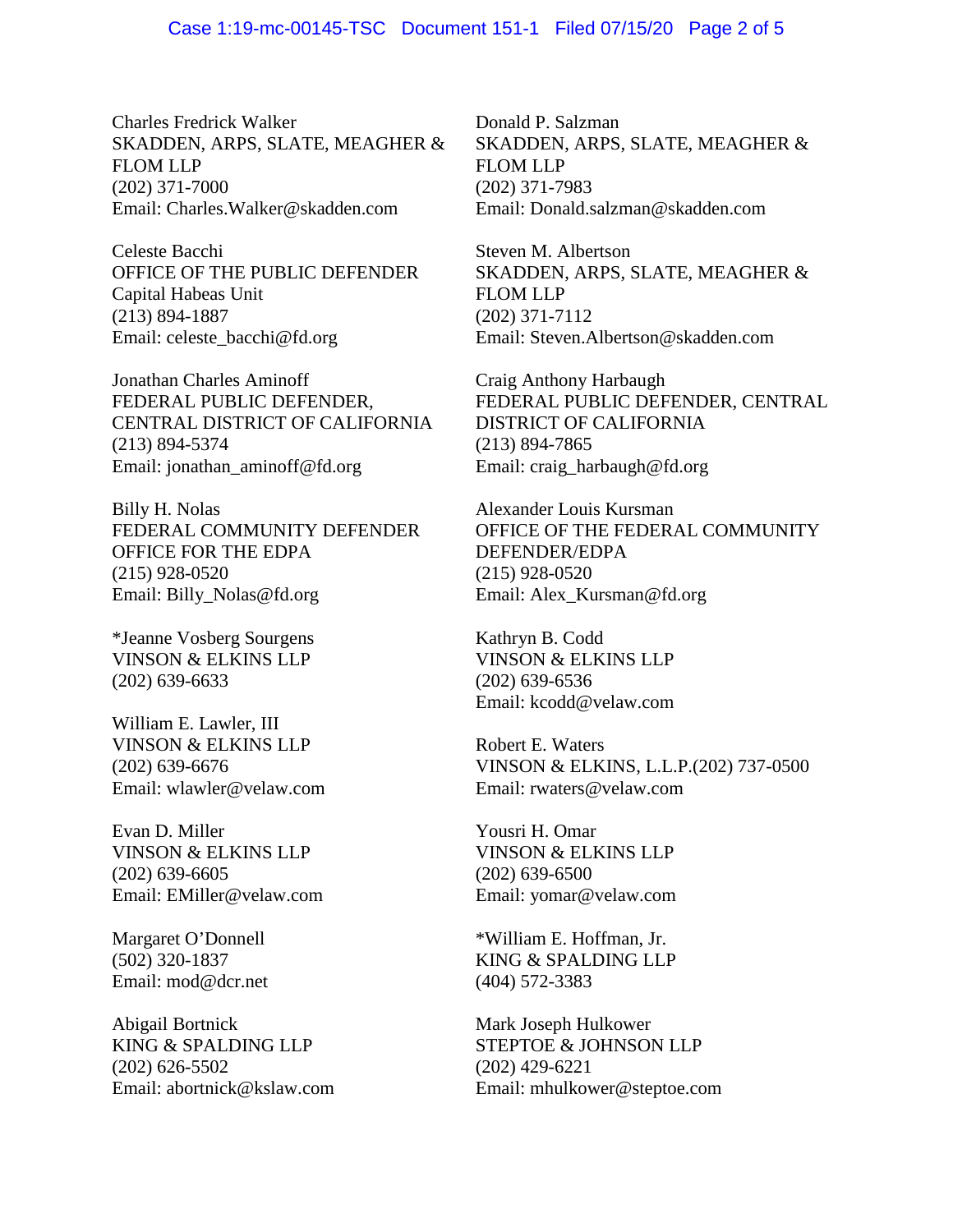Matthew John Herrington STEPTOE & JOHNSON LLP (202) 429-8164 Email: mherrington@steptoe.com

Amy J. Lentz STEPTOE & JOHNSON LLP (202) 429-1320 Email: Alentz@steptoe.com

Gary E. Proctor LAW OFFICES OF GARY E. PROCTOR, LLC (410) 444-1500 Email: garyeproctor@gmail.com

Scott Wilson Braden FEDERAL PUBLIC DEFENDER, EASTERN DISTRICT OF ARKANSAS (501) 324-6144 Email: Scott\_Braden@fd.org

Amy Gershenfeld Donnella FEDERAL COMMUNITY DEFENDER OFFICE FOR THE EDPA (215) 928-0520 Email: amy\_donnella@fd.org

David Victorson (202) 637-5600 HOGAN LOVELLS US LLP Email: David.Victorson@hoganlovells.com

John D. Beck HOGAN LOVELLS US LLP (212) 918-3000 Email: john.beck@hoganlovells.com

Amelia J. Schmidt KAISER DILLON, PLLC (202) 869-1301 Email: Aschmidt@kaiserdillon.com Robert A. Ayers STEPTOE & JOHNSON LLP (202) 429-6401 Email: rayers@steptoe.com

Robert L. McGlasson MCGLASSON & ASSOCIATES, PC (404) 314-7664 Email: rlmcglasson@comcast.net

Sean D. O'Brien PUBLIC INTEREST LITIGATION CLINIC (816) 363-2795 Email: dplc@dplclinic.com

Shawn Nolan FEDERAL COMMUNITY DEFENDER OFFICE, EDPA (215) 928-0520 Email: shawn.nolan@fd.org

Joseph William Luby FEDERAL PUBLIC DEFENDER/EDPA (215) 928-0520 Email: joseph\_luby@fd.org

Pieter Van Tol HOGAN LOVELLS US LLP (212) 918-3000 Email: Pieter.Vantol@hoganlovells.com

Jonathan Jeffress KAISER DILLON, PLLC (202) 640-2850 Email: Jjeffress@kaiserdillon.com

Andrew Moshos MORRIS NICHOLS ARSHT & TUNNELL LLP (302) 351-9197 Email: Amoshos@mnat.com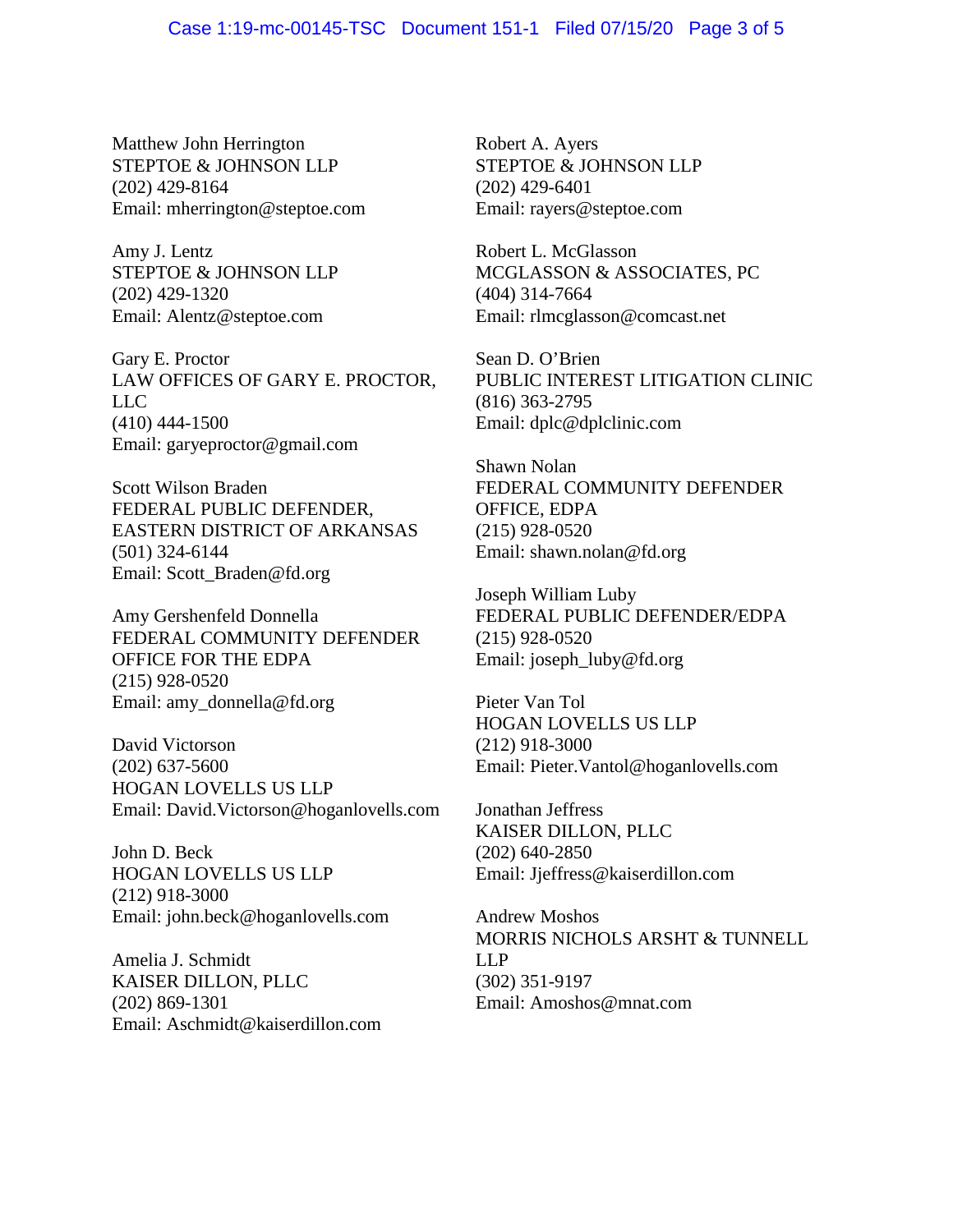Norman Anderson KAISER DILLON PLLC (202) 640-2850 Email: nanderson@kaiserdillon.com

Jennifer Ying MORRIS NICHOLS ARSHT & TUNNELL LLP (302) 658-9300 Email: Jying@mnat.com

Andres C. Salinas WILMER CUTLER PICKERING HALE & DORR LLP (202) 663-6289 Email: Andres.Salinas@wilmerhale.com

\*Ryan M. Chabot WILMER CUTLER PICKERING HALE & DORR LLP (212) 295-6513 Email: Ryan.Chabot@wilmerhale.com

Dale Andrew Baich OFFICE OF THE FEDERAL PUBLIC DEFENDER (602) 382-2816 Email: Dale\_Baich@fd.org

Harry P. Cohen CROWELL & MORING LLP (212) 223-4000 Email: hcohen@crowell.com

Michael K. Robles CROWELL & MORING LLP (212) 223-4000 Email: mrobles@crowell.com

James Stronski CROWELL & MORING LLP (212) 223-4000 Email: jstronski@crowell.com

Alan E. Schoenfeld WILMER CUTLER PICKERING HALE & DORR LLP (212) 937-7294 Email: Alan.Schoenfeld@wilmerhale.com

Kathryn Louise Clune CROWELL & MORING LLP (202) 624-5116 Email: kclune@crowell.com

Jennifer M. Moreno OFFICE OF THE PUBLIC FEDERAL DEFENDER, DISTRICT OF ARIZONA (602) 382-2718 Email: Jennifer\_moreno@fd.org

Ginger Dawn Anders MUNGER, TOLLES & OLSON LLP (202) 220-1107 Email: Ginger.anders@mto.com

\*Jonathan S. Meltzer MUNGER, TOLLES & OLSON LLP (202) 220-1100

\*Brendan Gants MUNGER, TOLLES & OLSON LLP (202) 220-1100

\*Timothy Kane FEDERAL COMMUNITY DEFENDER OFFICE, EDPA (215) 925-0520

Jeffrey Lyn Ertel FEDERAL DEFENDER PROGRAM, INC. (303) 688-7530 Email: Jeff\_Ertel@fd.org

Stephen Northup TROUTMAN SANDERS LLP (804) 697-1240 Email: steve.northup@troutmansanders.com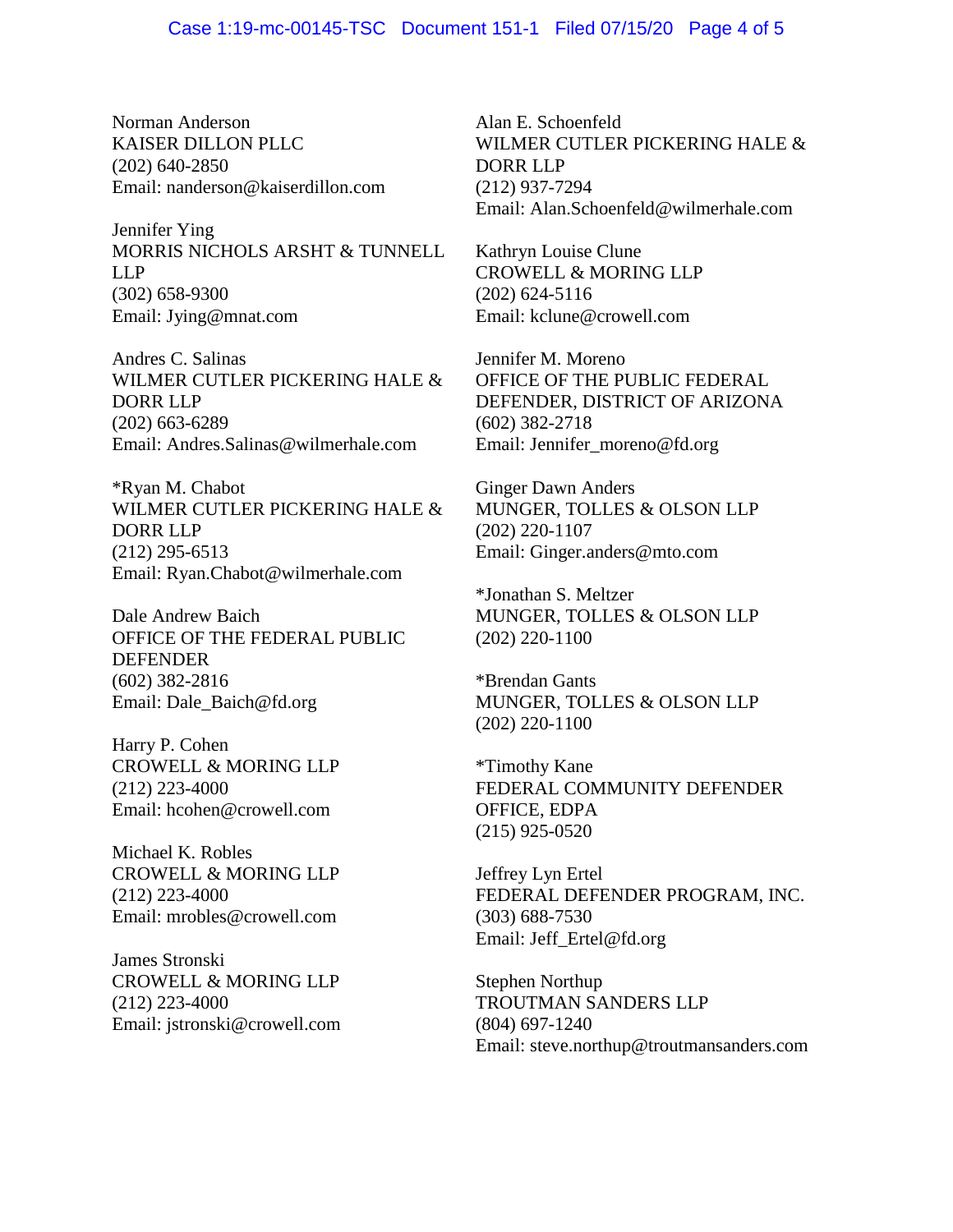\*Jon M. Sands OFFICE OF THE PUBLIC FEDERAL DEFENDER, DISTRICT OF ARIZONA (602) 382-2816

Danielle Desaulniers Stempel HOGAN LOVELLS US LLP (202) 804-7798 Email: danielle.stempel@hoganlovells.com

\*Amy Karlin INTERIM FEDERAL PUBLIC DEFENDER (213) 894-2854

> */s/ Pieter Van Tol* Pieter Van Tol (admitted *pro hac vice*)